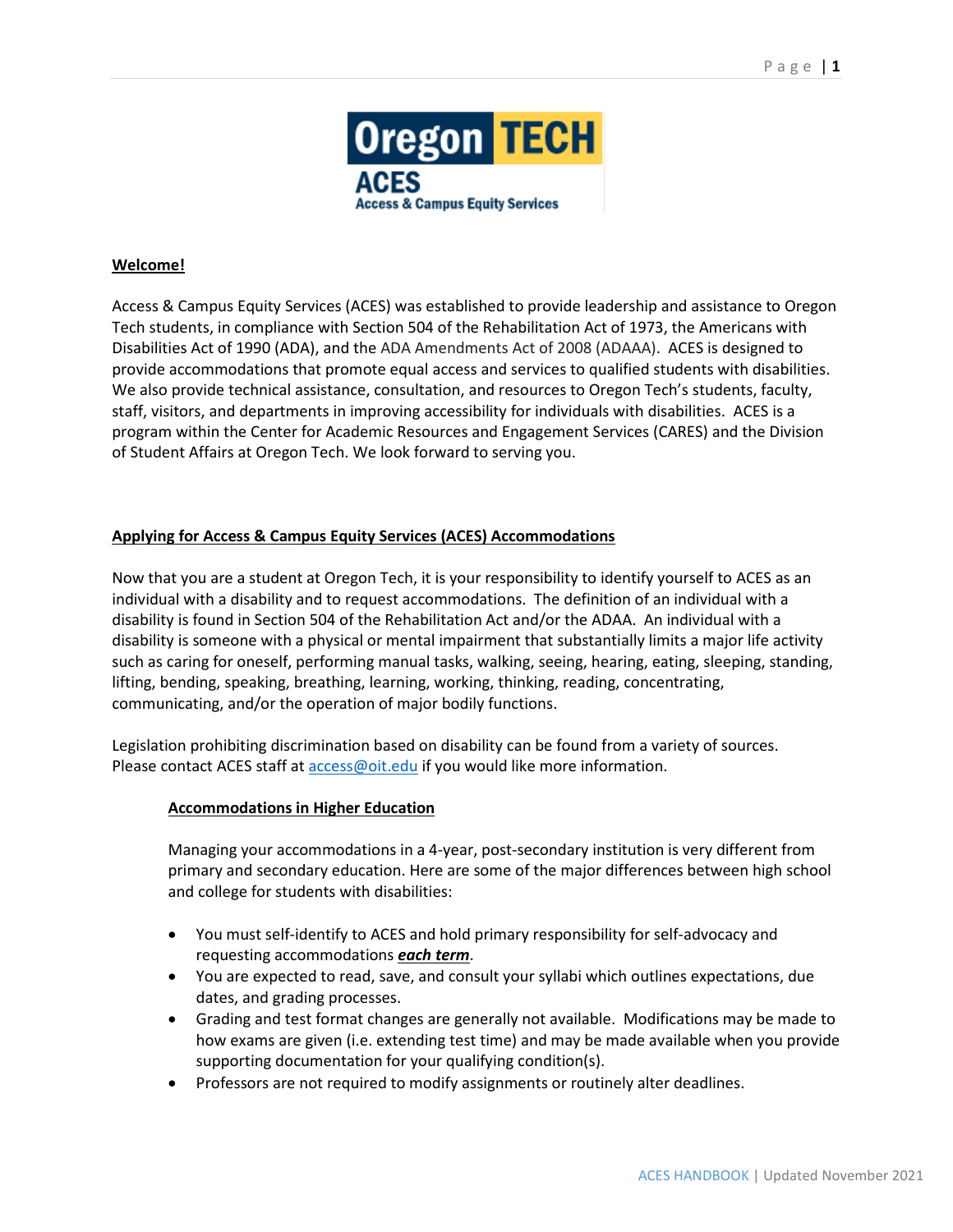- Tutoring does not fall under accommodation requirements. If you would like tutoring, please contact Peer Consulting, another resource within CARES, using the contact information at the end of this handbook.
- For each hour you spend in class, you typically need to study 2-3 hours outside of class.
- The Family Educational Right and Privacy Act of 1974 (FERPA) protects the privacy of your records, limiting access of your records to those with a legitimate educational interest. If you would like your parents to have access to your educational records, you will need to sign a release form. Ask your ACES advisor on how to do so.

# **University Obligation**

Oregon Tech has an obligation to confirm that students receiving accommodations have verified disabilities according to state and federal law. Your ACES application is stored securely in Accessible Information Management (AIM) and does not become a part of your academic record.

## **Student Obligation**

## **Oregon Tech students who are seeking accommodations must register with ACES:**

- 1. Complete the ACES application for accommodation services in AIM, found in TechWeb:
	- a. Log into TechWeb, and enter "Accommodations" in the Search menu.
	- b. The "Accommodations" tile will appear. Click on this tile and follow the instructions.
	- c. Please note that a complete application **must include supporting documentation**.
- 2. Alternatively, you may directly access the AIM webpage using this link:

<https://bachelor.accessiblelearning.com/OIT/>

3. Once your application and documentation are submitted, our staff will review your AIM profile and contact you to schedule an intake meeting. At the intake meeting, we will discuss your accommodations request, and how we can best help you to succeed at Oregon Tech.

For more information on the application process, please emai[l access@oit.edu](mailto:access@oit.edu)

## **Determining Disability Status and Accommodations:**

The determination of disability status will be made by ACES staff after a thorough review of the documentation you've provided, along with information gathered during the intake interview, and any other pertinent records.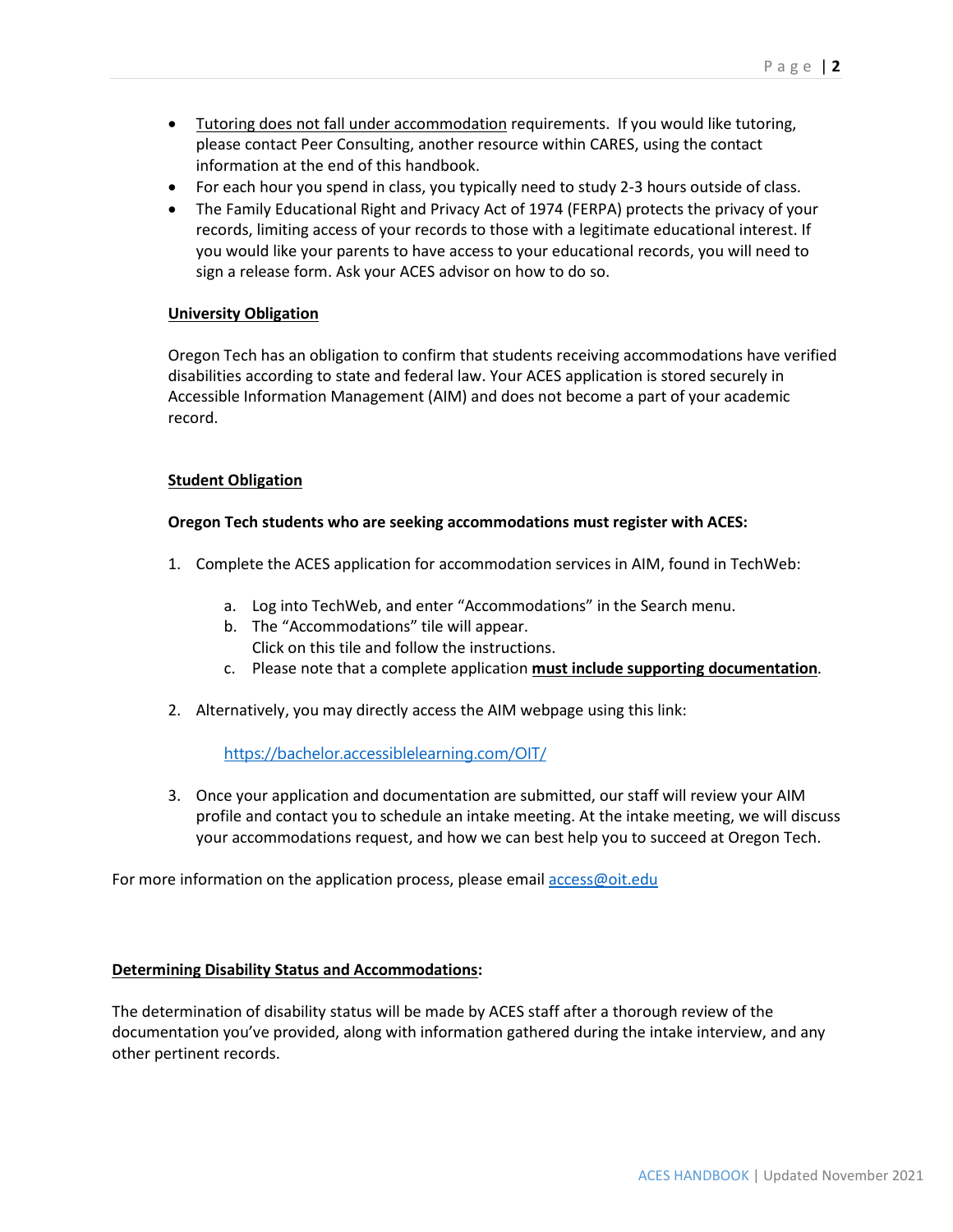## **Provider Attestation Requirements**

In order to deliver reasonable and appropriate academic accommodations that provide equal access to students with disabilities, ACES requires documentation which shows the current disability and its impact on academic functioning. Therefore, the documentation the student provides to ACES must include the following information:

- The name, title, and professional credentials of the evaluator, including information about license or certification, as well as area of specialization, employment, and state in which the individual practices.
- Professionals conducting the evaluation/assessment must have specific knowledge of the diagnoses and be qualified and experienced in diagnosing and treating the condition(s). It is essential that they have experience working with adolescent/adult populations.
- Reports must be on letterhead, typed, dated, and have the original signature of the evaluator.
- Reports must be written in English or translated into English by a qualified translator.
- Reports need to include the names of any standardized tests administered, the scores derived from these tests, and a discussion of the data that clearly indicates the presence of a disability. ACES reserves the right to determine which tests are acceptable for diagnosing the disability. Standardized tests must be based on adult norms.
- The report must clearly state the specific diagnosis of the disability. Terms such as "suggest" or "is indicative of" are not acceptable.
- The evaluator must describe the impact of the diagnosed disability on a specific major life function/activity, especially as it relates to academic performance.
- The diagnostic report should include specific recommendations for reasonable academic accommodations, and a detailed explanation of the rationale for each recommended accommodation, as related to the specific functional limitations.
- If medications are taken, these should be listed as well as their potential side effects.
- If symptoms involve cognitive recall (memory), appropriate testing needs to be conducted. Testing for specific learning disabilities may be appropriate.
- A doctor's prescription pad note, an Individualized Educational Plan (IEP), or a 504 Plan may not be sufficient documentation in and of itself, but can be included as part of a more comprehensive evaluative report.
- If documentation is dated more than three (3) years from the time of application, the student may be asked to submit an updated document reflecting recent assessment(s) of their disability. Students will have thirty (30) days to upload the updated assessments(s). During this time, ACES staff may offer to complete the intake interview. However, final determination of accommodation eligibility will occur after updated documentation has been submitted.

Evaluation reports themselves do not automatically qualify a student for registration or services with ACES. All of the items listed above must clearly show the presence of a disabling condition, and clearly justify the need for reasonable accommodation. ACES staff will make the final decision on whether reasonable and appropriate accommodations are needed and can be provided to the student.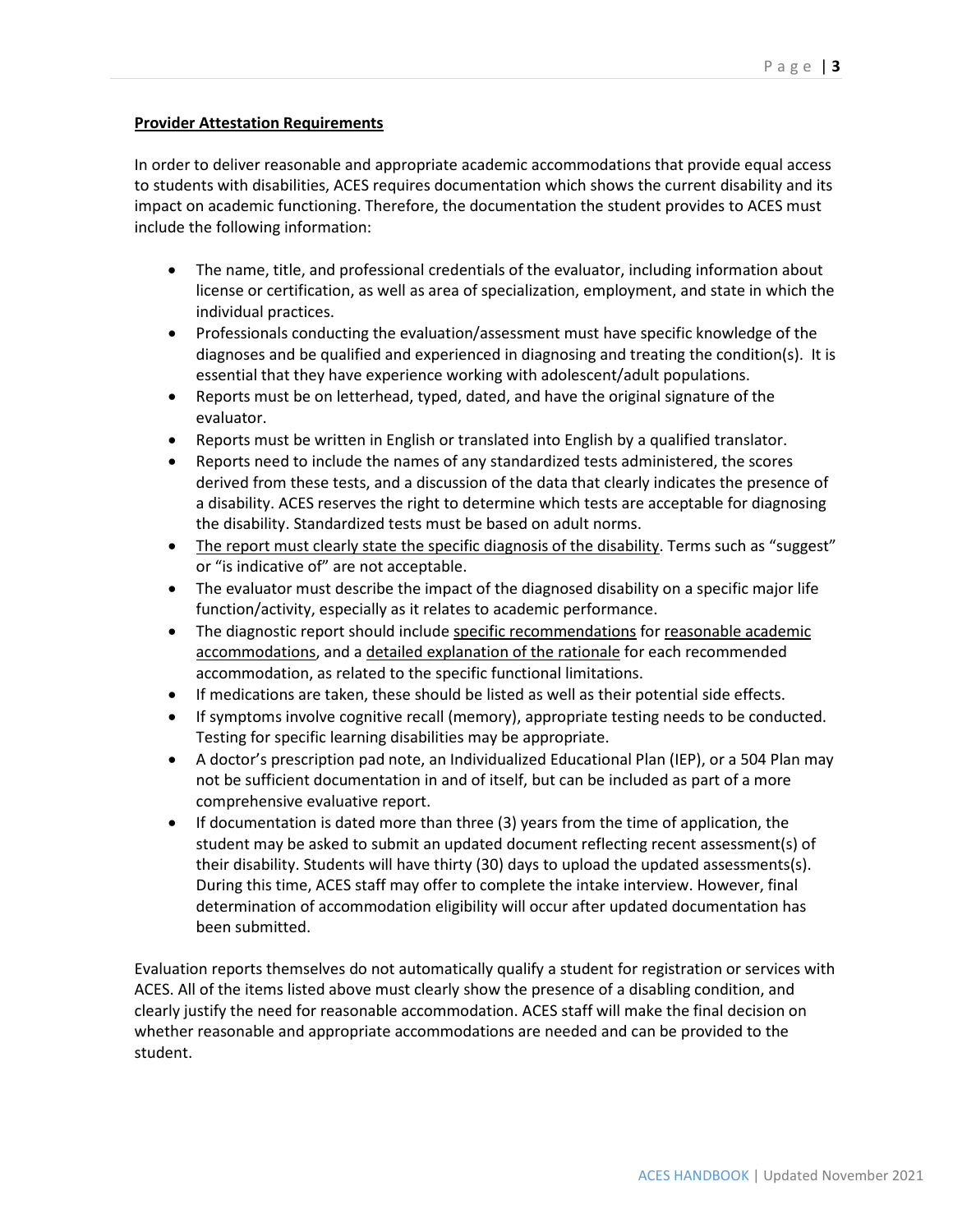## **Requesting Your Approved Accommodations**

It is your responsibility to log into your AIM profile and request your approved accommodations at **the beginning of each term**. Once accommodations are requested and approved by ACES staff, a notification letter will be sent to the faculty. Accommodations are in effect once approved by the faculty. If you have changes to your approved accommodations, you will need to meet with your ACES advisor to discuss these changes, and submit additional documentation, as needed, before any updates can take affect.

If you have not met with ACES staff to request updates in your accommodations, no changes in your accommodations will be made.

## **Making Requests in a Timely Manner:**

Advanced planning is needed to ensure the timely provision of appropriate accommodations. A qualified student with a disability may not be excluded from a program due to lack of appropriate services, however all services may not be on hand at all times. Therefore, it is important to allow sufficient time for a program and/or the institution to put accommodations and appropriate auxiliary aid(s) into place. Therefore, you should request your approved accommodations well ahead of when you will need them, usually one to two weeks prior to the beginning of the term, preferably as soon as you register for your class(es). If a request is submitted after the relevant deadline, ACES will make every reasonable effort to accommodate the request but cannot guarantee that an untimely request can be met. Ultimately, late requests may result in delay, substitution, or denial of accommodation.

**Please note that no accommodations and/or services can be provided retroactively. Please plan accordingly.**

## **Available ACES Accommodations and Services**

ACES offers a wide range of services to ensure qualified students with disabilities have equal access to participate in Oregon Tech's programs and services. In order for ACES staff to determine effective and appropriate accommodations, each student must make communication a priority. You are the expert at knowing how your disability affects you, and it is important that you feel comfortable discussing these issues with our staff. The more we can understand about you and your disability, the more collaborative the process will be.

# **Test Accommodation Policies**

The goal of test accommodations is to ensure that the student's performance is measured by knowledge and acquisition of course material, and to minimize the impact of the student's disability in the test-taking process. ACES will make a recommendation on testing accommodations based on the documented impact of the disability, with consideration of the student's self-report.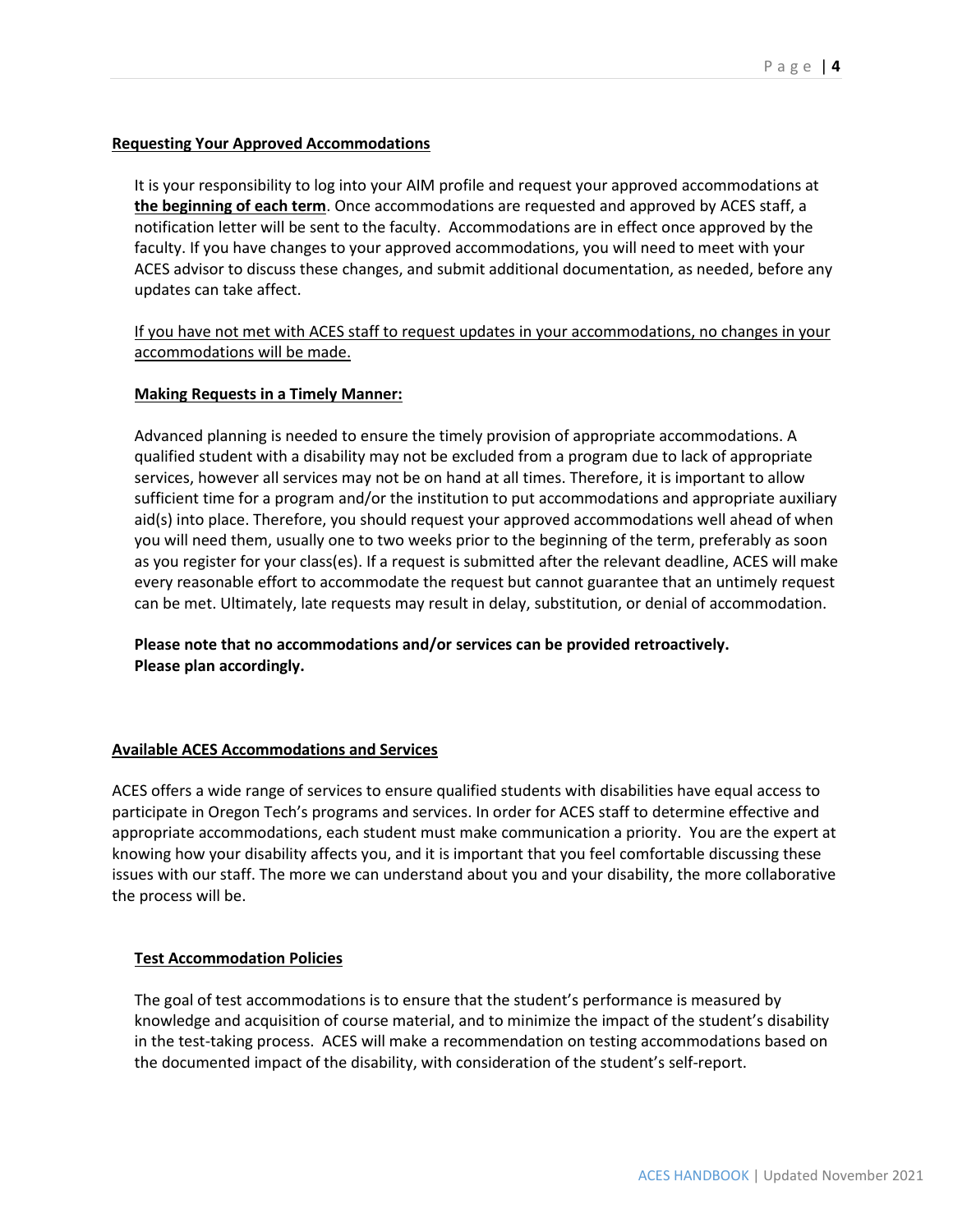In order for ACES staff to best determine your reasonable testing accommodations, you need to:

- Request your testing accommodations early in the term.
- Accommodations must be approved via AIM **no later than five (5) business days before your first exam. Otherwise, tests will not be scheduled.**

## **Scheduling Exam Dates and Times**

• You are responsible for scheduling your exams and quizzes in AIM. All exam appointments are to be taken at the Testing Center at either the Klamath Falls or Portland-Metro campus. If you take classes at Chemeketa, Seattle, or online, this section does not apply to your classes. Please refer to the instructions that your ACES advisor has provided in order to schedule your exams.

**You will take your exam at the same day and time as the class, unless there are circumstances which would prevent you from receiving your full accommodations. You must have instructor approval to take your exam at a different time than the scheduled class time.**

# **Arriving for Exams**

- Please arrive at the Testing Center on time. If you arrive late, you still have to finish your exam in the time allotted, likely resulting in less time to take your exam. If you arrive more than 10 to 15 minutes late, you may need your professor's permission before you can start your exam. If, due to excessive late arrival, you are not able to take your exam at that time, you will need to speak with your professor about make-up tests, but remember, they are not obligated to provide make-up testing, if you are late to your exam.
- If you arrive on time, but there is a delay in seating you, the ending time for your exam will be adjusted accordingly.

These policies are in place to ensure that each student receives the accommodations they need to uphold the integrity of each exam that the student is taking. Please contact ACES with any questions or concerns regarding testing policies.

## **Considerations for Students with Certain Medical Conditions**

Students who need to monitor their qualifying medical condition(s) may be allowed to bring their monitoring device(s) into the testing space. The students will leave their device(s) with exam proctor(s), and may be seated in a manner that allows the student to quickly access their device(s) as needed for medical reasons. This exception to the "no phone/watches" rule is applied on a case-by-case basis, based on student needs.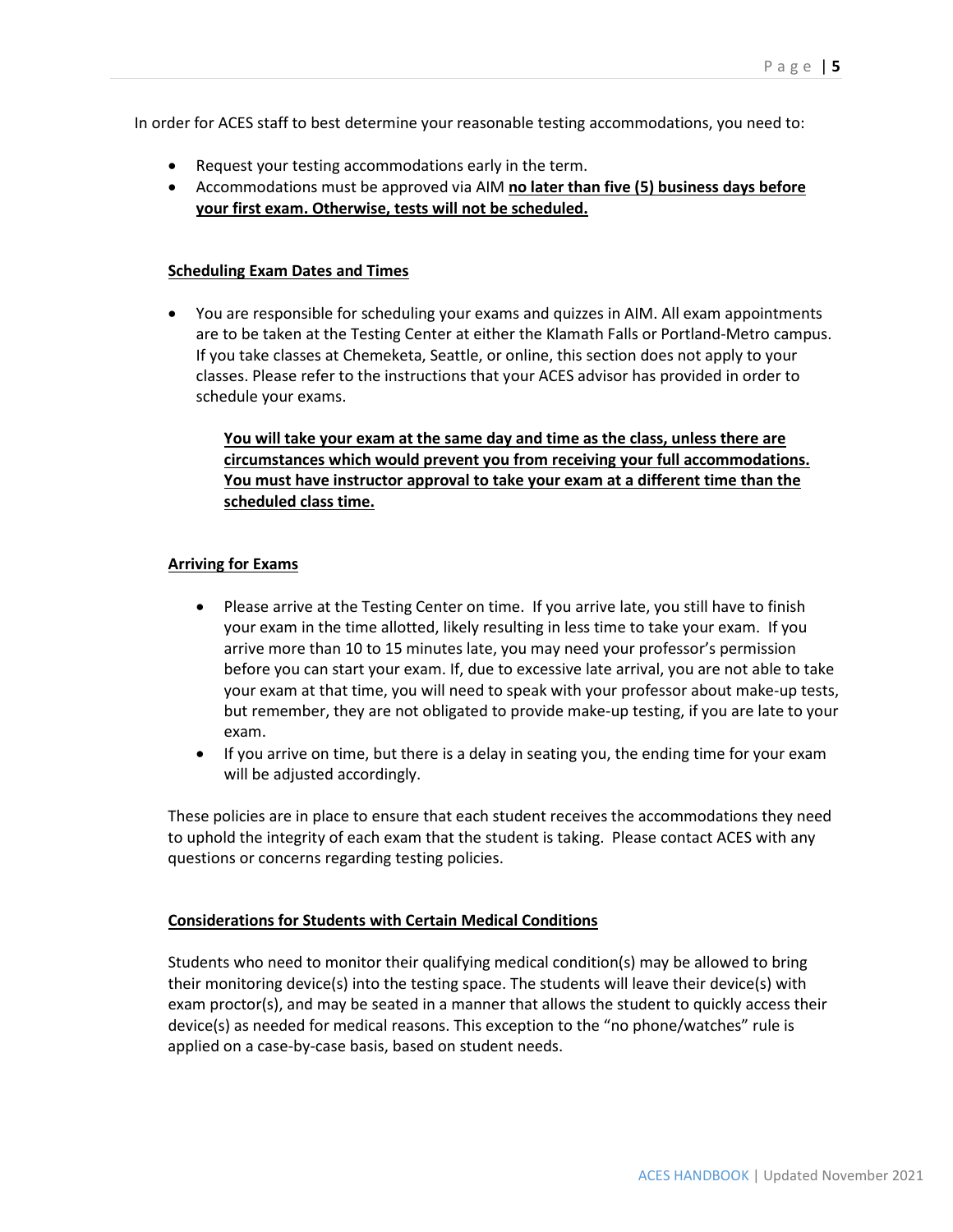## **Alternative Format Services**

Students with learning disabilities, visual impairments, or other conditions that affect access to printed materials may be eligible for books in alternative format. Alternative format includes textbooks and other printed class material in a digital format, in Braille, or in audio and electronic format. Students eligible for alternative format services must provide a copy of their class schedule as soon as they register for each term.

ACES will strive to obtain alternative format materials from available vendors, as well as creating alternative format materials in-house, if needed. ACES staff will need the publication information of your purchased book(s) in order to find their alternative format counterpart.

Alternative format course materials may be made available by each course instructor/professor.

If you have questions regarding alternative format services, please contact us at access@oit.edu

## **Communication Access Services**

Any eligible individual who may or may not use American Sign Language (ASL) as a primary source of communication, may request interpreter services from ACES. ACES has contracts with local ASL interpreters and agencies to provide ASL at events and in settings such as classes, labs, meetings with faculty or staff, commencement ceremonies, and other Oregon Tech functions.

Any request for interpreting services must be submitted in a timely manner. Within reasonable limits, ACES will strive to accommodate your request. ACES staff will meet with you to discuss your communication needs and, once an interpreter has been secured, ACES staff will contact your instructor(s), to let them know your need for ASL services, best practice when teaching deaf/hard of hearing students, and what to expect when working with the ASL interpreter. For interpreting assignments outside of the classroom, ACES staff will communicate with the person responsible for the event.

You are responsible for contacting ACES if you do not plan on attending class or other scheduled events for which ASL services have been arranged. A 24-hour advanced notice is preferred, since interpreters are paid for the entire class/event, plus mileage and/or travel, if a cancellation is not communicated in time. Understandably, some emergency situations may not allow for such notice. However, failing to attend three classes for which ASL services have been arranged for you, without notifying ACES in a timely manner, may result in suspension of interpreting services. Services may be reinstated once you meet with ACES staff to review ACES policies and procedures, and will be determined on a case-by-case basis.

ACES also provides ASL interpreters upon your request, free of charge, for visiting family and friends who communicate using sign language, when attending Oregon Tech-sponsored events and activities. If you wish to arrange ASL services for private, non-Oregon Tech related events, for which you are responsible for payment, you may contact ACES staff for qualified interpreters.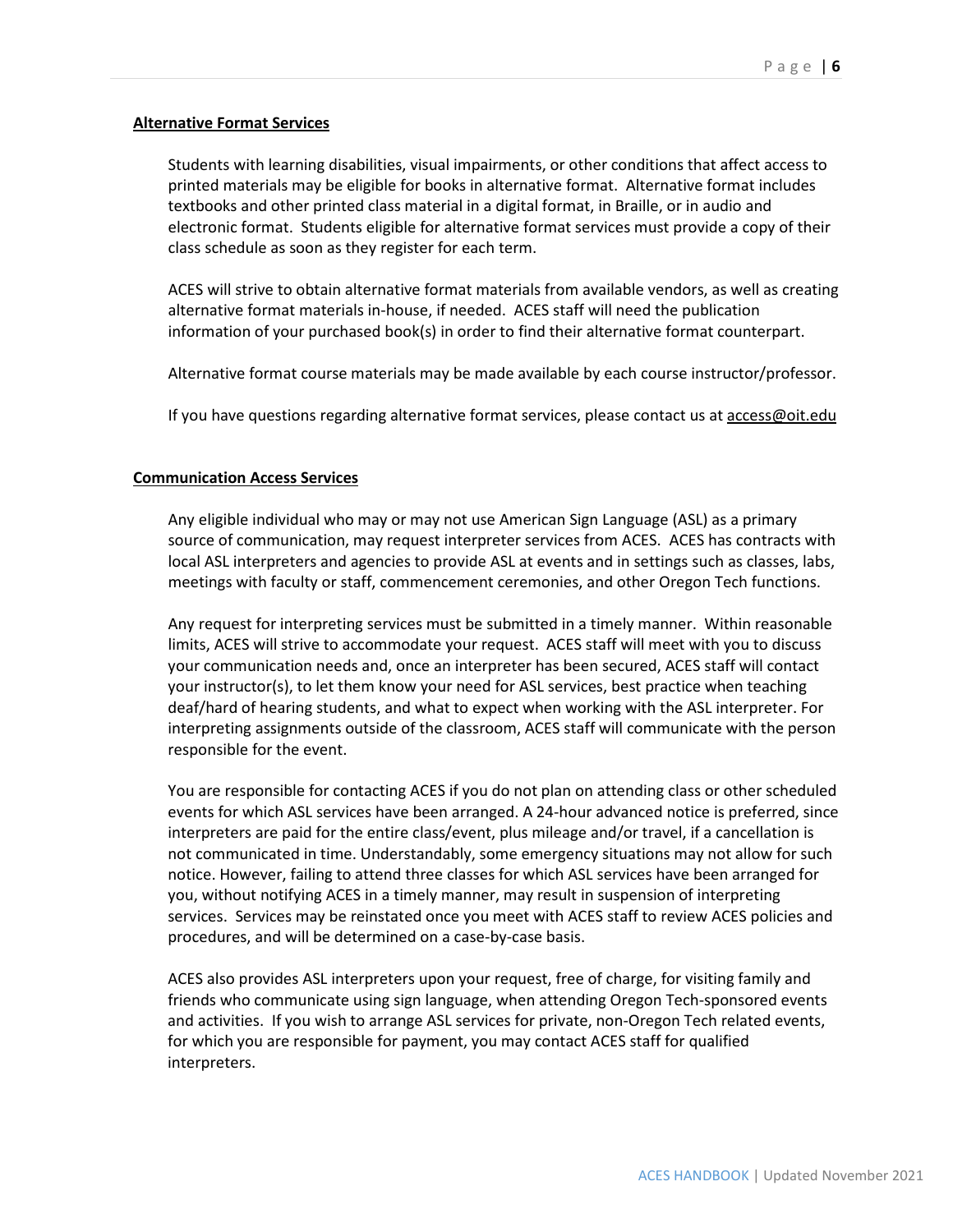For Deaf or hard of hearing individuals interested in transcribing services, please refer to Transcribing Services below.

### **Communication Access Services – Transcription Services**

Any eligible individual who may or may not use ASL as a primary source of communication, may request transcription services from ACES. ACES contracts with local transcription vendors to provide services at events and in settings such as classes, labs, meetings with faculty or staff, commencement ceremonies, and other Oregon Tech functions. Transcribing services for nonacademic settings will be discussed on a case-by-case basis.

Any request for transcription services must be submitted in a timely manner. Within reasonable limits, ACES will strive to accommodate your request. ACES staff will meet you to discuss your communication needs, as well as delivery of edited notes following classes. After transcription services have been assigned, ACES will contact each instructor, letting them know that student(s) needing transcription services are enrolled in their class, and that transcription services will be utilized. Each instructor will be educated on best practices when teaching students who are Deaf/hard of hearing and when using transcription services. Similar to arranging for ASL interpreter for events outside of the classroom, ACES will communicate with the person responsible for the event to facilitate transcription services.

You are responsible for contacting ACES if you do not plan on attending class or other scheduled events for which transcription services have been arranged. A 24-hour advanced notice is preferred, though understandably, some emergency situations may not allow for such notice. However, failing to attend three classes for which transcription services have been arranged for you, without notifying ACES in a timely manner, may result in suspension of transcription services. Services may be reinstated once you meet with ACES staff to review ACES policies and procedures, and will be determined on a case-by-case basis.

## **Classroom Relocation**

Due to the age and design of some buildings on the Klamath Falls campus, portions of the buildings are not accessible to students with mobility impairments. To ensure that classrooms and laboratories on campus are accessible, ACES will work with appropriate personnel to move classes to more accessible locations, as needed. If you need to access faculty or departmental offices in inaccessible areas, contact ACES as soon as possible for potential alternatives that are accessible. Just like requesting any other accommodations, please plan ahead and contact ACES right away, if you anticipate any issues with structural accessibility.

## **Flexible Attendance Policy**

If you have qualifying condition(s) that may affect your ability to attend class, such as episodic medical needs that require unforeseen hospitalization, please contact us right away. Flexible attendance is meant to be used only as needed and is not meant to excuse repeated and/or unannounced absences. If you have condition(s) that may require Flexible Attendance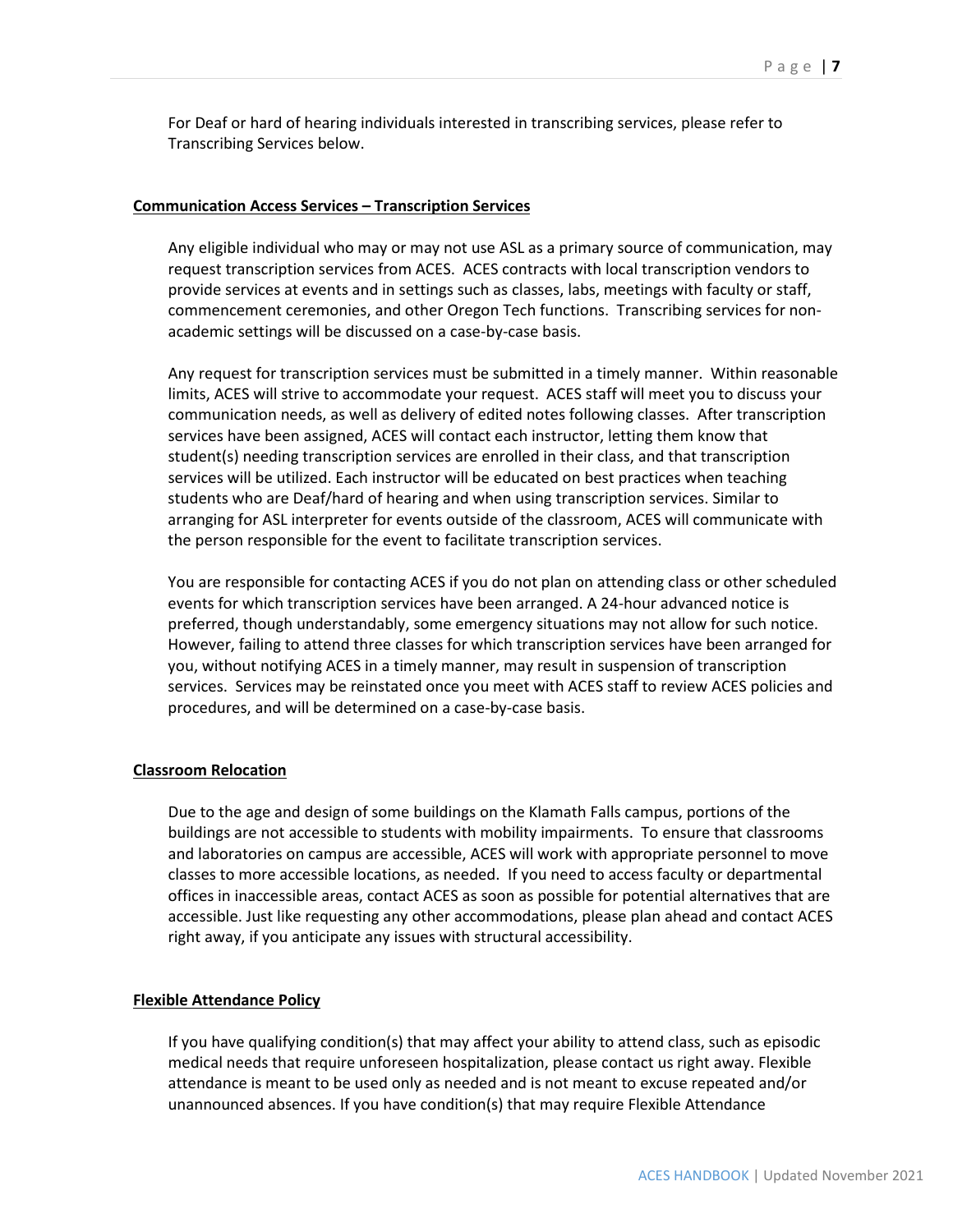accommodations, we highly recommend that you speak with your faculty at the beginning of the term about your potential needs.

### **Extended Time for Assignments and Projects**

If you have chronic and/or recurrent conditions that may require due date accommodations, please contact ACES right away. At times, extended deadlines on specific assignments or projects may be a reasonable adjustment to course policies, should you experience worsening medical/mental health condition(s). ACES will assist you in reasonable accommodations in your due dates, whenever appropriate.

Extended due dates are determined on a case-by-case, course-by-course basis. If you anticipate, or have begun to experience, an exacerbation of your condition(s) which could lead to missing a deadline, notify ACES right away. We make every attempt to grant accommodations in a timely manner, but some last-minute requests may not be met due to time limitations. We cannot grant anything retrospectively, so it is crucial to communicate your needs as soon as possible.

### **PLEASE NOTE: Extended time for assignments may not apply to group work or hard deadlines.**

We highly recommend our students to speak with their professors at the earliest opportunity regarding extended due dates. You must request assignment extensions prior to the original due date and propose an alternate due date within the perimeters of the accommodation and course requirements. If the proposed alternative due date is approved, you are responsible for submitting your assignment by that time to avoid a grade penalty.

### **Note-Taking Accommodations**

Note taking accommodations are available to students who have a hearing impairment, handfunction limitations, a learning disability that affects written expression, or a visual impairment. Other conditions may be eligible for this accommodation. Contact ACES with your questions.

### **Copies of Peer's Notes**

Peer-to-Peer note-taking services are only provided to students when audio notes are not an appropriate/reasonable accommodation. Contact us if you have any questions.

#### **Audio Note-Taking Software**

When using audio note-taking software, please respect the privacy of your classmates, and only use your notes for the intended coursework. All students have their right to privacy under FERPA. Since your classmates' voices may end up in your recorded lectures, it is your responsibility to make sure these recordings are used only for educational purposes, for the class in which they were taken. Any other use is a violation of FERPA. Contact ACES for audio note-taking software options.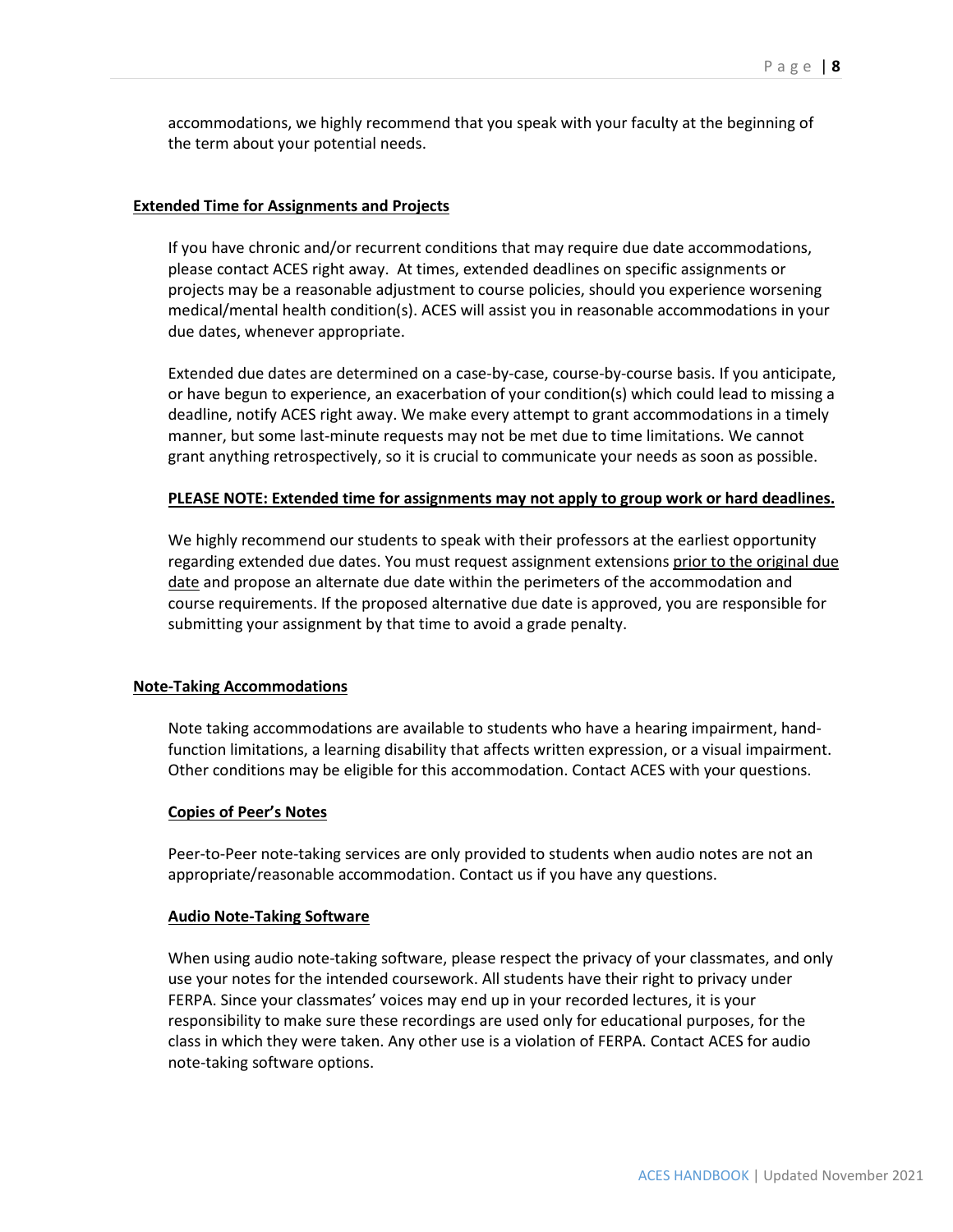## **Equipment Loan Opportunities**

ACES has some items available for loan. Supplies are limited, and are provided based on need, and a first-come/first-serve basis. Please contact us if you would like to borrow any of the following:

- Laptops
- iPads
- SmartPens
- Digital Recorders

## **Services to Students with Temporary Impairment**

Sometimes, temporary impairment will require short-term accommodations, including but not limited to fractures limiting functional mobility, or recovering from surgery. Services may include temporary classroom relocation, temporary access to assistive technology, temporary notetaking and/or exam accommodations, and accessible transportation and/or temporary disability parking. Please contact ACES for more information.

## **COVID-19 Related Accommodations**

Please contact ACES staff with specific COVID-19 related requests.

# **Confidentiality and Disclosure**

Oregon Tech is a very accepting community, and our faculty are committed to their students' academic success. ACES serves as an intermediary between faculty and students with disabilities during the accommodation process. We encourage our students to reach out to us right away if an issue arises, as well as speaking directly with your faculty and instructors regarding your questions, depending on your comfort level.

ACES functions on a need-to-know basis when it comes to disclosures: ACES releases the minimum amount of information necessary in order to facilitate your accommodation requests. When you make a request through ACES, you permit ACES to disclose to your faculty that you have a condition which qualifies you to receive accommodations. We do not disclose the nature of your disability unless you provide explicit permission to do so. At times, ACES may recommend that you share more information regarding your disability with your faculty and staff, so they can better understand how to help you achieve equal access. However, it is purely up to you if you wish to disclose your qualifying condition(s). ACES is committed to ensuring that all information regarding a student's disability is kept in accordance with state and federal laws. When you apply for services through ACES, no one except the ACES staff has automatic access to your records. The ACES staff is a part of the Center for Academic Resources and Engagement Services (CARES) on the Klamath Falls campus, and part of Student Services on the Portland-Metro campus, and work very closely with other CARES/Student Services staff to make sure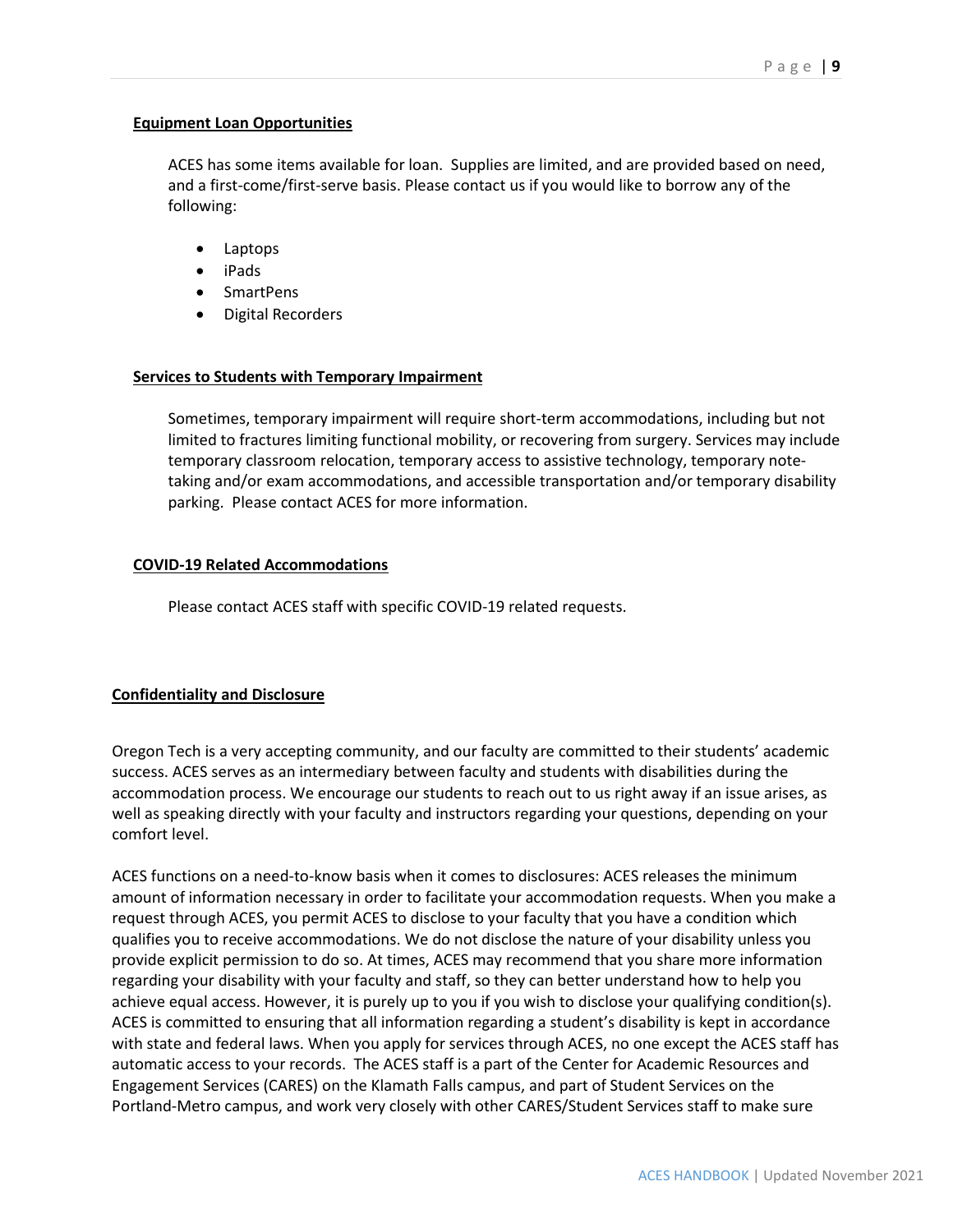student accommodations are implemented effectively. As a result, CARES/Student Services staff are considered part of the ACES team, and pertinent student information may be disclosed to CARES/Student Services staff beyond the need-to-know basis with faculty and staff outside of CARES/Student Services.

Disclosure exists on a continuum ranging from minimum to full disclosure of disability documentation. For example, an Oregon Tech faculty confirming that a student is receiving ACES services based on documented needs, is considered minimum discloser that the student has qualifying condition(s) per ADA definitions. In order to facilitate our students receiving their accommodations, ACES routinely confirms that our students have documented disabilities.

Moving along the continuum, discussing the specific nature of a disability (e.g., specific learning disability, low vision, epilepsy, etc.) and the rationale for the requested accommodation would be a more comprehensive disclosure. The purpose of the more comprehensive disclosure is to assist faculty to better understand the rationale for, and facilitate best implementation of, specific accommodations.

Finally, full disclosure would be disclosing specific and detailed information regarding a student's disability. For example, providing a copy of a psycho-educational report or medical records would constitute full disclosure of disability documentation. ACES does not provide full disclosure of disability documentation to faculty. If you would like to sign an authorization form for us to release your documentation to another institution for disability-related services, please see your ACES advisor.

## **Grievance Procedure**

Oregon Tech is committed to providing an academic and employment environment free from discrimination on the basis of gender (including sexual harassment), disability, race (including racial harassment), color, religion, ethnic or national origin, sexual orientation, gender identification, pregnancy, veteran's status, or age. This commitment is in support of the responsibilities mandated by Titles VI and VII of the Civil Rights Act of 1964, as amended; Title IX of the Educational Amendments of 1972; Sections 503 and 504 of the Rehabilitation Act of 1973, as amended; the Age Discrimination Act of 1975; the Americans With Disabilities Act (ADA) of 1990; the Civil Rights Acts of 1991 and 1996; Oregon Revised Statutes, Chapter 659; and Oregon Tech policy and philosophy.

While individuals with discrimination-related complaints may, by law, file complaints at any time with external enforcement agencies, Oregon Tech encourages persons with complaints to utilize the following internal complaint procedure before filing a complaint with another agency. We encourage our students to first attempt an informal resolution of the complaint by bringing it to the attention of the person who has allegedly acted in a discriminatory manner, as well as information your ACES advisor of this situation as soon as possible. Should the situation fail to reach a resolution, the next step would be to address the concern with the individual's supervisor, which in the case of faculty, would be the department chair. If you have any questions on the informal resolution process, contact your ACES advisor and/or the ADA Compliance Officer.

The ADA Compliance Officer serves as a resource for potential student grievants, providing resolution, mediation, and investigation functions in the handling of complaints of discrimination based on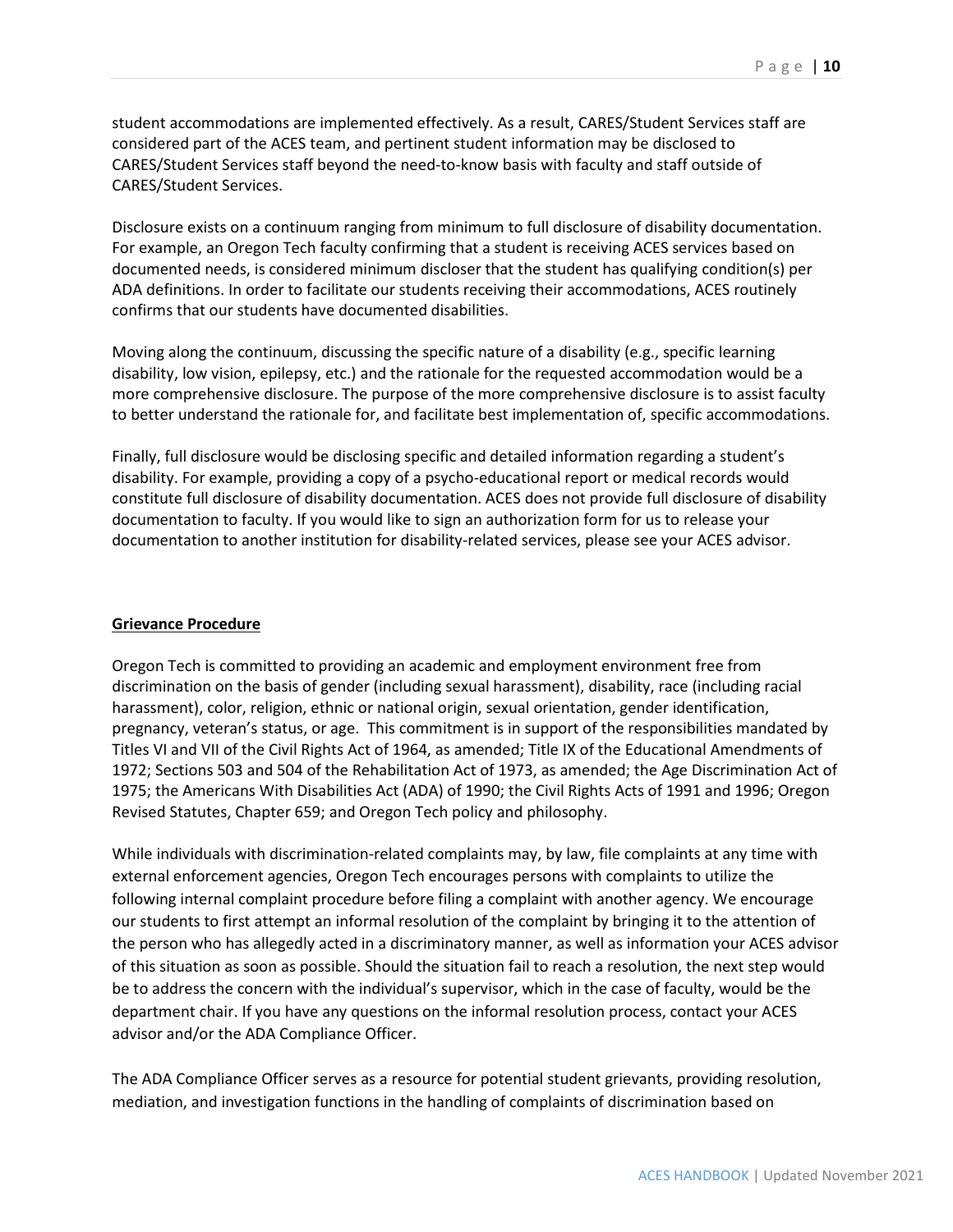disability. If you believe you were denied your rights to an accessible and equitable education based on your disabilities, you may file your grievance with Oregon Tech's ADA Compliance Officer, Tanya Coty. In order to file a complaint or grievance related to discrimination based on disability, you must first have established yourself as an ACES student, with documentation supporting your qualified condition(s). A formal complaint must be filed in writing or as an audio or video tape recording. The complaint must contain the name and address of the person filing the complaint, and a brief description of the alleged violation(s) of regulations and/or law. If you need guidance on what constitutes discriminatory harassment and the potential consequences of engaging in such behavior, please refer to "Student Conduct Code" as set forth in the current edition of the Oregon Tech Student Handbook. If you need assistance in documenting your complaint, contact Tanya Coty, ADA Compliance Officer.

Members of the public who believe they have been subjected to illegal discrimination based on disability are urged to contact the ADA Compliance Officer. Applicants for admission or employment at Oregon Tech, and those attending or wishing to attend events on Oregon Tech property, may be considered members of the public. Complaints alleging other illegal but non-disability related discrimination are referred to appropriate state and federal agencies, primarily the Oregon Bureau of Labor and Industries, the U.S. Department of Education, and the U.S. Equal Employment Opportunity Commission.

### **Formal complaint filing and resolution**

Complaints alleging discrimination based on disability are to be filed within 180 calendar days following the alleged discriminatory act, or the date on which the complainant knew or reasonably should have known of said act. These time limits may be extended with the approval of the ADA Compliance Officer.

The ADA Compliance Officer shall conduct an appropriate investigation following the filing of a complaint. This grievance procedure contemplates timely and thorough investigation, affording all interested persons and their representatives, if any, an opportunity to submit evidence relevant to the complaint. In the event that a potential or actual conflict of interest exists, the ADA Compliance Officer shall remove themselves from the investigation, and a third party shall be designated by the President or the appropriate Vice President to conduct the investigation.

### **Visiting and Living on Campus**

### **Campus Orientation**

For students who are blind, have low vision, or mobility impairments, learning a new environment can be challenging. ACES will assist these students in navigating Oregon Tech's campus, including accessible features such as ramps, curb cuts, handicap parking, etc. If you are interested in this service, contact ACES prior to coming to campus.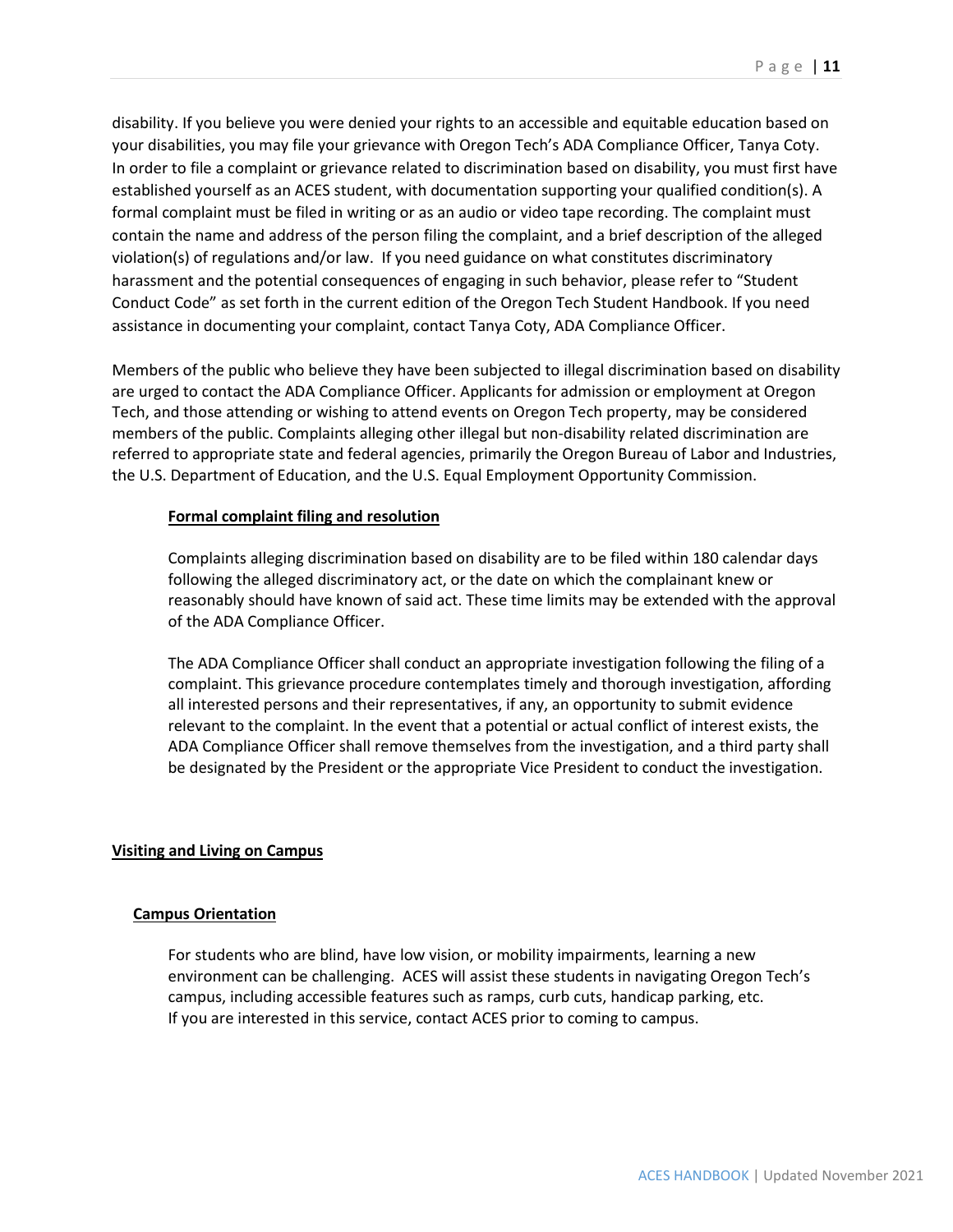### **Accessible Parking**

There are accessible parking spaces on campus for those that have a temporary or state disability placard. Students and employees seeking disabled parking permits should obtain them from the [Department of Motor Vehicles \(DMV\).](http://www.oregon.gov/ODOT/DMV/pages/driverid/disparking.aspx)

### **Klamath Falls**

Students may go to the Integrated Student Health Center (ISHC) for assistance with completing the DMV form. Per Parking Services Police, persons displaying a state-issued Disabled Person Parking Permit are authorized to park in any valid parking space on campus in addition to parking in designated ADA spaces with an accompanying valid Oregon Tech parking permit. For more information on accessible parking, contact Parking Services at (541) 885 - 1551.

### **Portland-Metro**

There is accessible parking at the Portland Metro Campus' North and East entrances. A DMV placard is required. No other parking permits required on PM campus.

#### **Accessible Housing**

Students with disabilities who need wheelchair accessible housing, single room assignment, or those that will need special equipment, should contact ACES at the earliest opportunity, to ensure your needs are met when you arrive on campus.

### **Personal Care Attendants**

The hiring, supervision of, and payment to personal care attendants are the responsibility of the student needing attendant services. ACES will assist students in locating applications for personal care attendances. Those interested in hiring a personal care attendant can publicize the employment opportunity on the Handshake website and other avenues in the community.

Students living in the Residence Hall or in the Village, who have a live-in care attendant, can negotiate a reduced living cost for the attendant with the Housing and Residence Life Office. Live-in attendants who are not students may also be able to purchase a meal plan.

### **Service Animals and Emotional Support Animals**

Oregon Tech is committed to compliance with Section 504 of the Rehabilitation Act of 1973 and the ADAAA. Individuals with disabilities shall be permitted to be accompanied by their Service Animal (Dog) in all areas of Oregon Tech where guests, members of the public, and participants in services, programs, or activities, are allowed.

ACES will determine, on a case-by-case basis, and in accordance with applicable laws and regulations, whether individual requests for Emotional Support Animals (ESAs) are reasonable accommodations. Please contact ACES with your ESA request.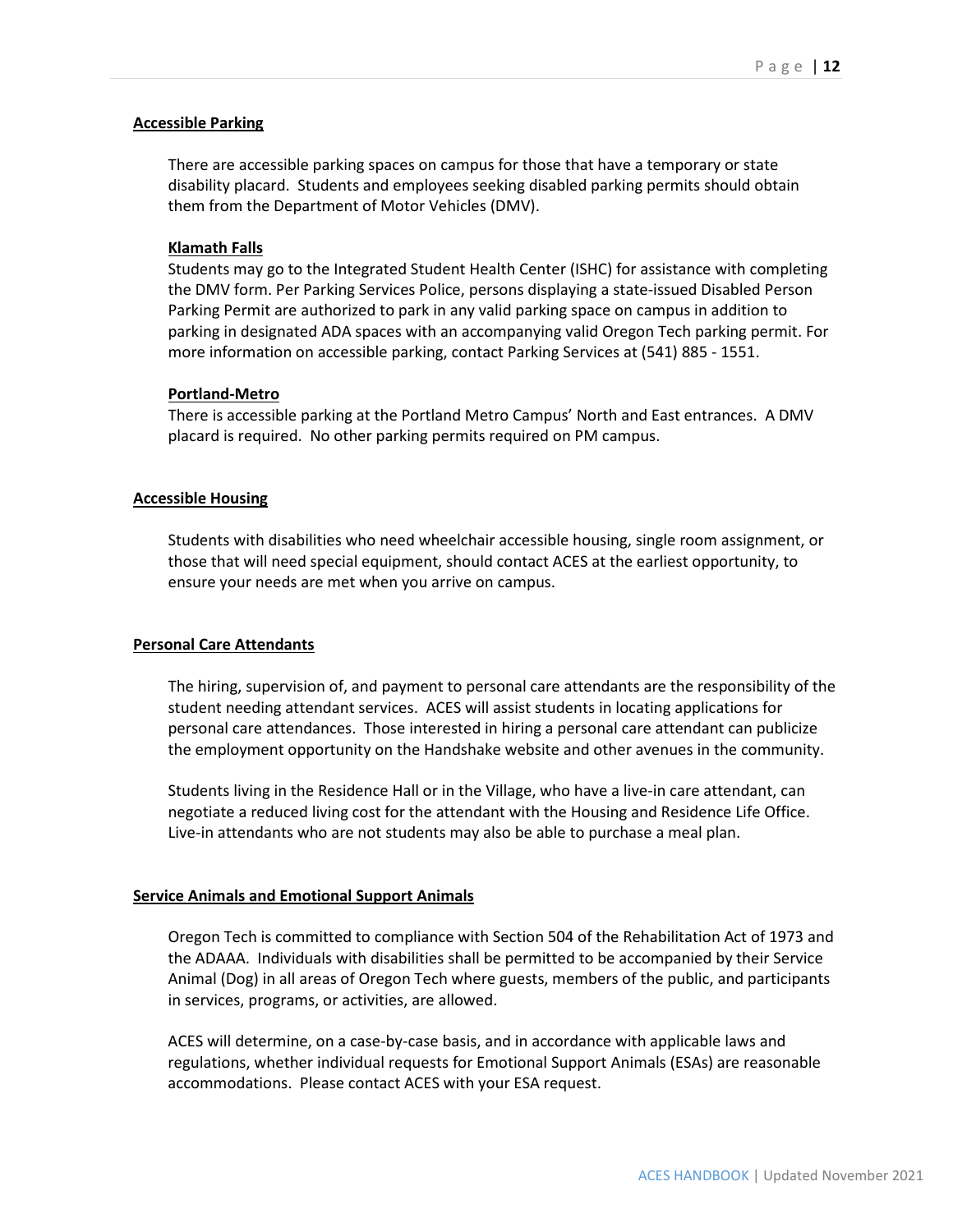### **Medical and Mental Health Services**

### **Integrated Student Health Services**

The Integrated Student Health Center (ISHC), located at the main campus in Klamath Falls, provides general medical care for illnesses and accidents, medical referral, counseling and wellness programs.

The medical aspect of our clinic operates similarly to a community primary care office. ISHC staff are able to diagnose, treat, and prescribe medication for everyday health issues, and can refer students to specialists for more complex medical concerns. Students experiencing an emergency are encouraged to go directly to Sky Lakes Medical Center, located across the street from Oregon Tech's campus, at **NO COST** for students who are registered for 6 or more credits, who have paid the Student Health Fee. Sky Lakes also provides low-cost medications, laboratory services, and minor procedures.

### **Medical Care Services Available at ISHC**

- Acute Illness and Injury Care
- **Birth Control**
- Chronic Disease Management
- **Immunizations**
- Laboratory Services
- Men's Health Care
- Minor Surgical Procedures
- Over the Counter Medications
- Physical Exams
- Prescriptions
- Sexual Orientation Issues
- STD's & Confidential HIV Testing
- Wart Treatment
- Women's Health Care

## **Counseling Services**

Counseling services are offered at the ISHC, in front of the Sustainable Village on the Klamath Falls campus, and virtually for Portland-Metro students. Counselors offer personal, educational, and crisis counseling to students. Sessions are private and confidential. All students are eligible for a free assessment session. Depending on a student's presenting concerns and the resources available, ongoing counseling is available free of charge to students enrolled in six or more on-campus credits and who have paid the Student Health Fee. Sometimes students are referred to services off-campus to better address their needs.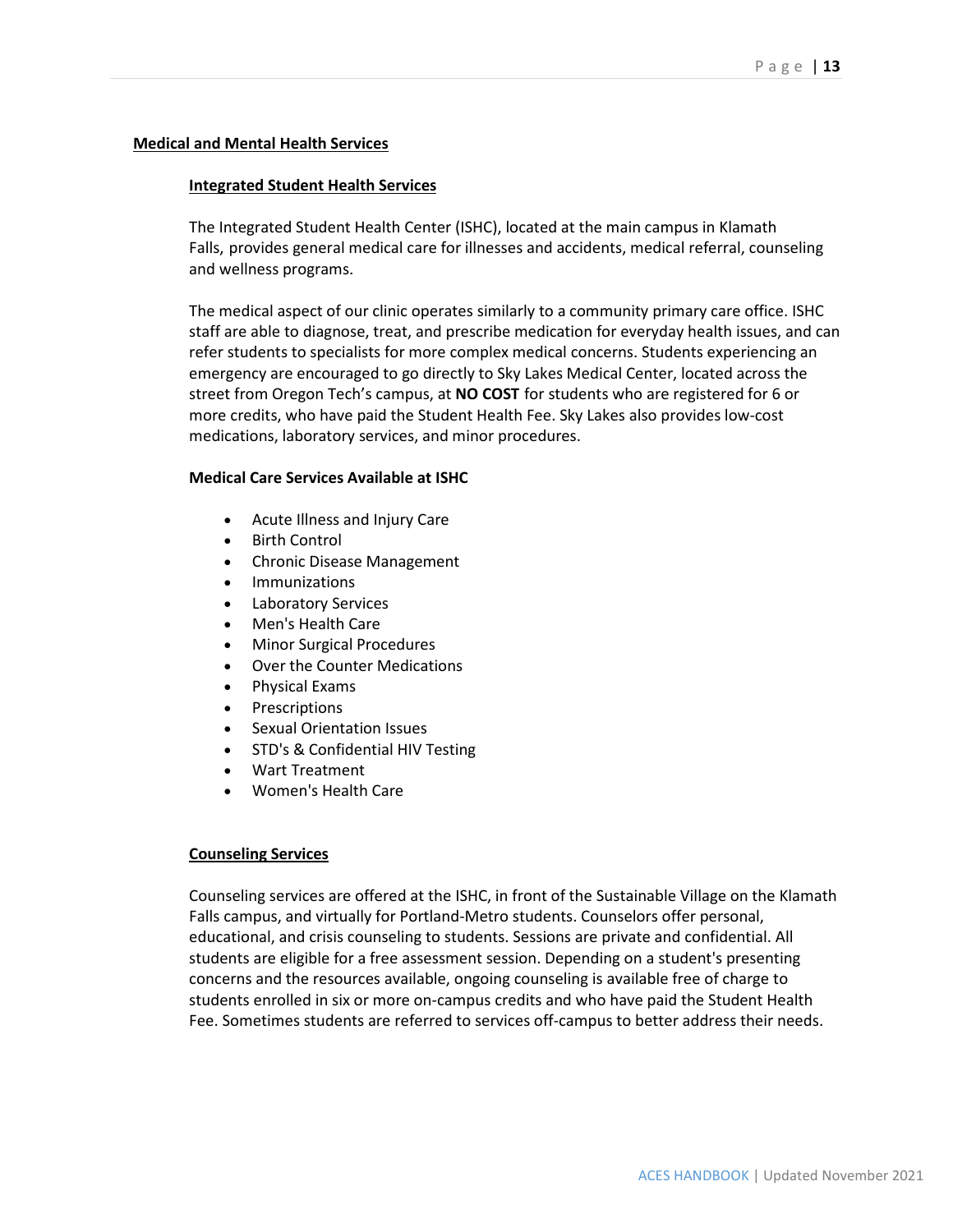## **Frequently Asked Questions**

### **What are my responsibilities as a college student?**

It is your responsibility to identify yourself to ACES and to provide professional documentation of the disability in order to qualify for academic accommodations. Accommodations can be provided only after these conditions are met. In general, the less obvious the disability, the more information is needed.

It is your responsibility to submit your request(s) via AIM for your selected class(es), **every term**. We highly recommend requesting your accommodations **prior to the first major assignment and/or exam**, as **we cannot grant any accommodations or services retrospectively**.

Students with disabilities take the same responsibility for their education as non-disabled students. This includes fulfilling the same academic standards and classroom expectations as your peers.

### **Is the process different from high school?**

Yes. The laws that apply to kindergarten through twelfth grade are different from those applicable to post-secondary institutions. While primary and secondary schools are required to identify students with disabilities, **college-level student must take the responsibility to contact ACES** regarding their needs. Accommodations recommended, approved, and provided by Oregon Tech may differ from those in high school.

#### **When do I notify Oregon Tech that I will request accommodations?**

Although students with disabilities will not be asked to identify themselves prior to admission to Oregon Tech, those students requesting accommodations must verify their needs with ACES prior to the completion of registration.

# **I forgot to tell anyone about my disability when I registered for classes. Can I still request accommodations?**

Yes. However, there may be some delay in providing full accommodations, as you are expected to go through the same application process as all other ACES students.

#### **Will every student with a disability receive accommodations?**

No. Legally, disability-based accommodations are granted on a case-by-case basis. Some students with disabilities will not need accommodations. ACES will determine final accommodations based on documented, individual, needs.

#### **Is there a charge for standard ACES services?**

Not to the student. However, some accommodations and services do require funding. You may be encouraged to apply to the Vocational Rehabilitation Division (DRV) and/or other agencies for possible assistance.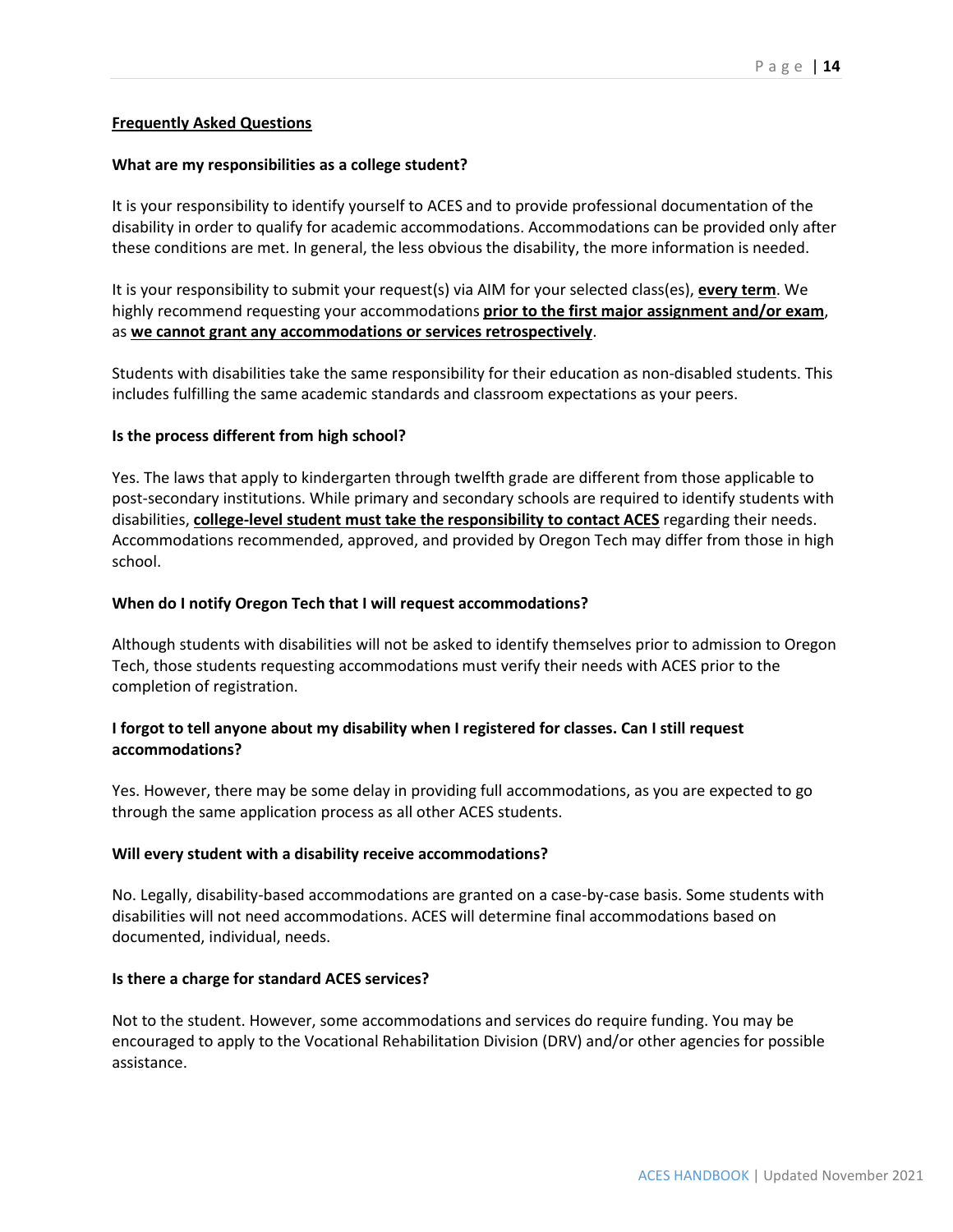# **What is the time frame for requesting accommodations?**

We make every effort to provide our students with timely accommodations. To help us best serve you, please submit your application, documentations, and requests in a timely manner.

## **Where can I obtain documentation of a disability?**

If you received accommodations during high school or at another institution of higher education, you can authorize the institution to release a copy of your most recent testing and/or medical information, describing your qualifying condition(s), and accommodations that were provided.

You can also request your medical and/or mental health provider to fill out our Provider Attestation Form, detailing how your qualifying condition(s) affect you, and what specific recommendations they made for academic accommodations.

## **Does Oregon Tech provide attendant care or transportation?**

No. You are responsible for your own attendant and transportation, according to the ADA. Accessible public transportation is available to Oregon Tech.

# **I am transferring to another college, and they need my disability documents. How do I get those to my new institution?**

You have 2 options:

1) Go into your AIM profile, and directly download your documents for your new institution.

2) If you no longer have access to AIM, or for any reason, cannot locate your documentation, complete "Authorization to Release Information", which give us the authorization to send your documentation to your new institution. Contact your ACES advisor for this form, and to provide us with the necessary contact information at your new institution.

## **Additional Campus Resources**

# **Peer Consulting (Tutoring) Services**

Klamath Falls Library - LRC 541-851-5226

Portland-Metro portland@oit.edu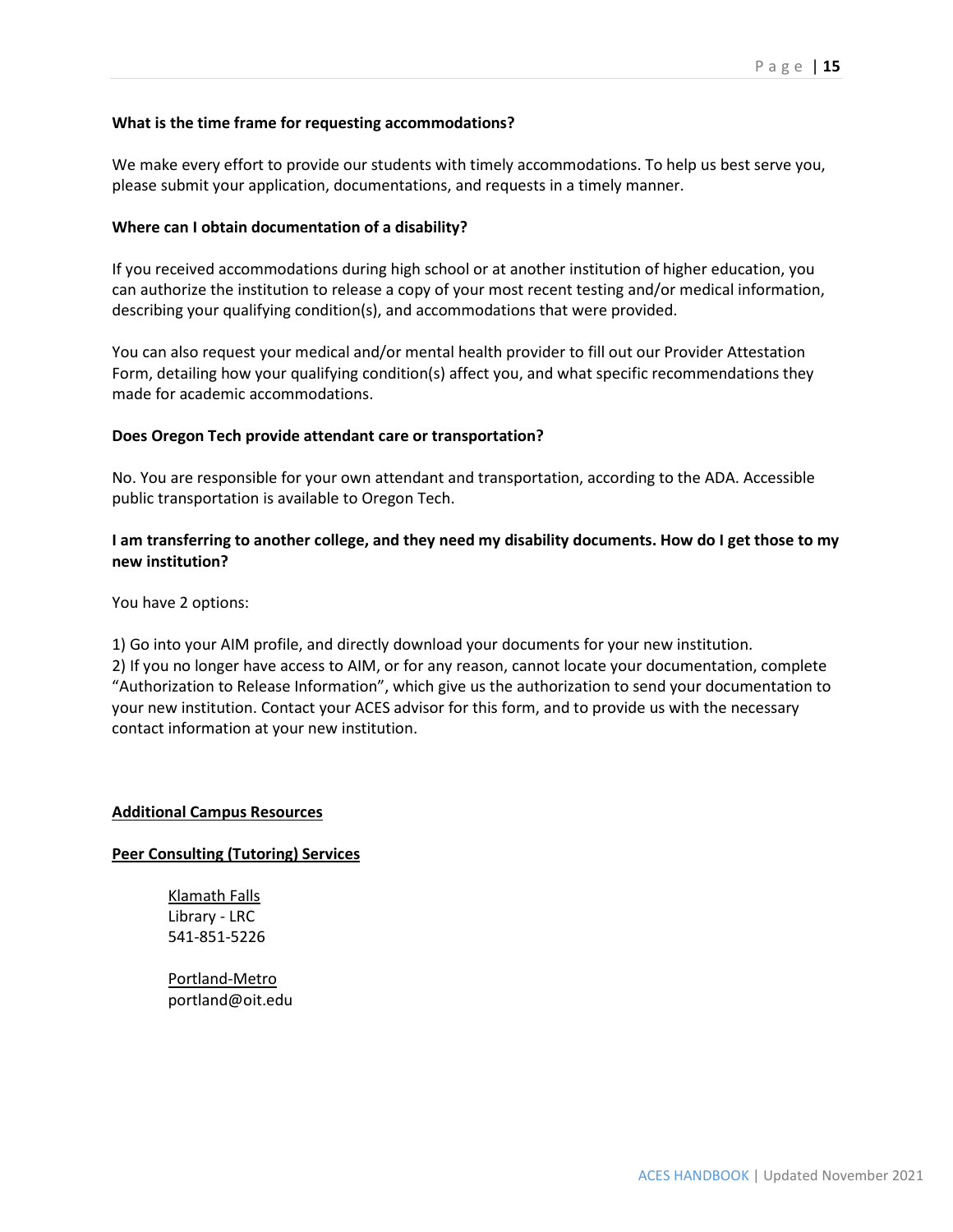## **Testing Center**

Klamath Falls testing@oit.edu 541-885-1790

Portland-Metro testing@oit.edu

## **Integrated Student Health Center**

Klamath Falls 541-885-1800

### **Counseling Services**

Klamath Falls Integrated Student Health Center 541-885-1800

Portland-Metro 541-885-1800

### **Tech Opportunities Program (TOP)**

Klamath Falls LRC 222 541-885-1631

# **Career Services**

Klamath Falls 541-885-1023

Portland-Metro 503-821-1316

## **Financial Aide**

Klamath Falls College Union, 1st floor 541-885-1280